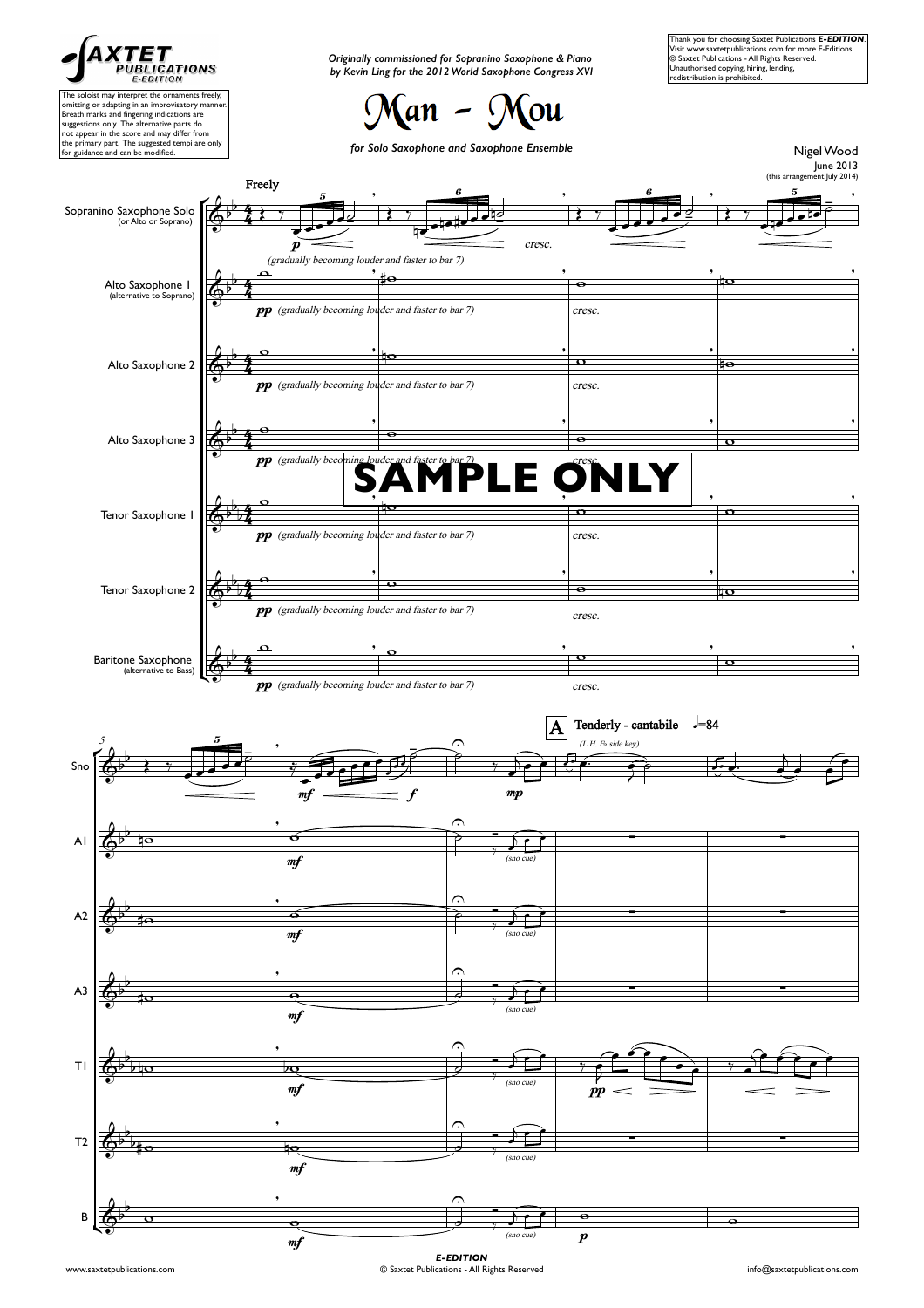*E-EDITION* Man-Mou - Page 2

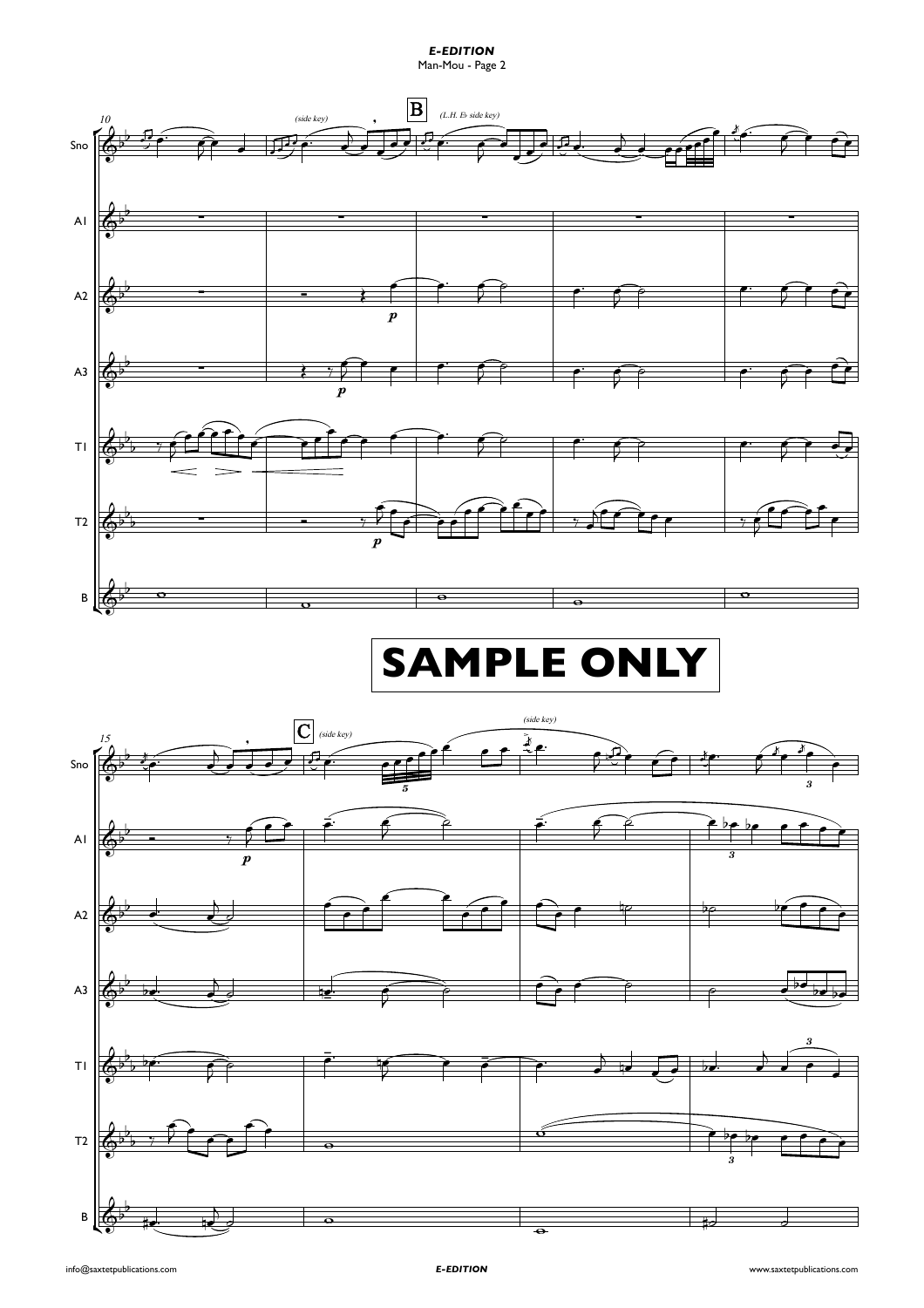*E-EDITION* Man-Mou - Page 3

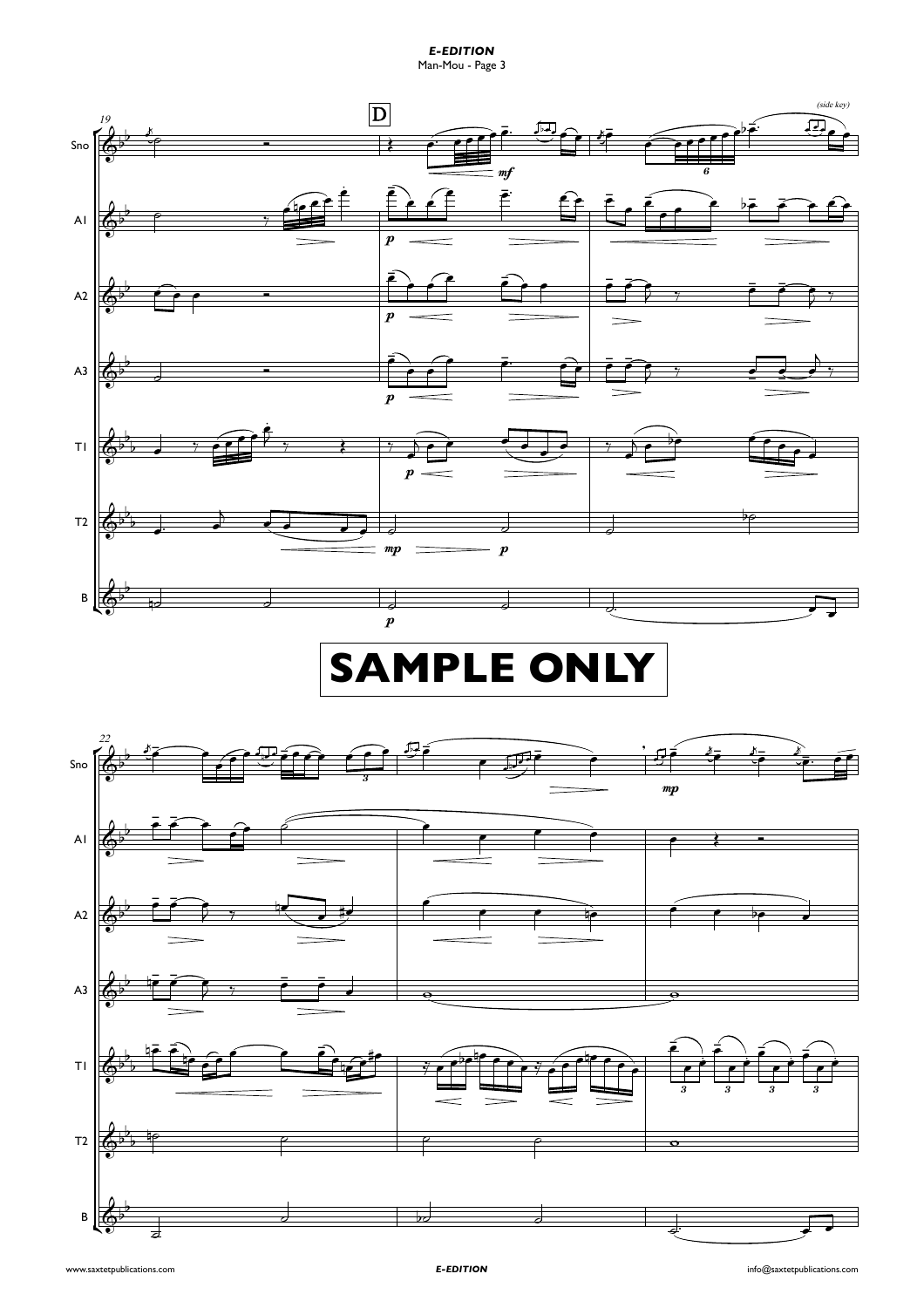*E-EDITION* Man-Mou - Page 4